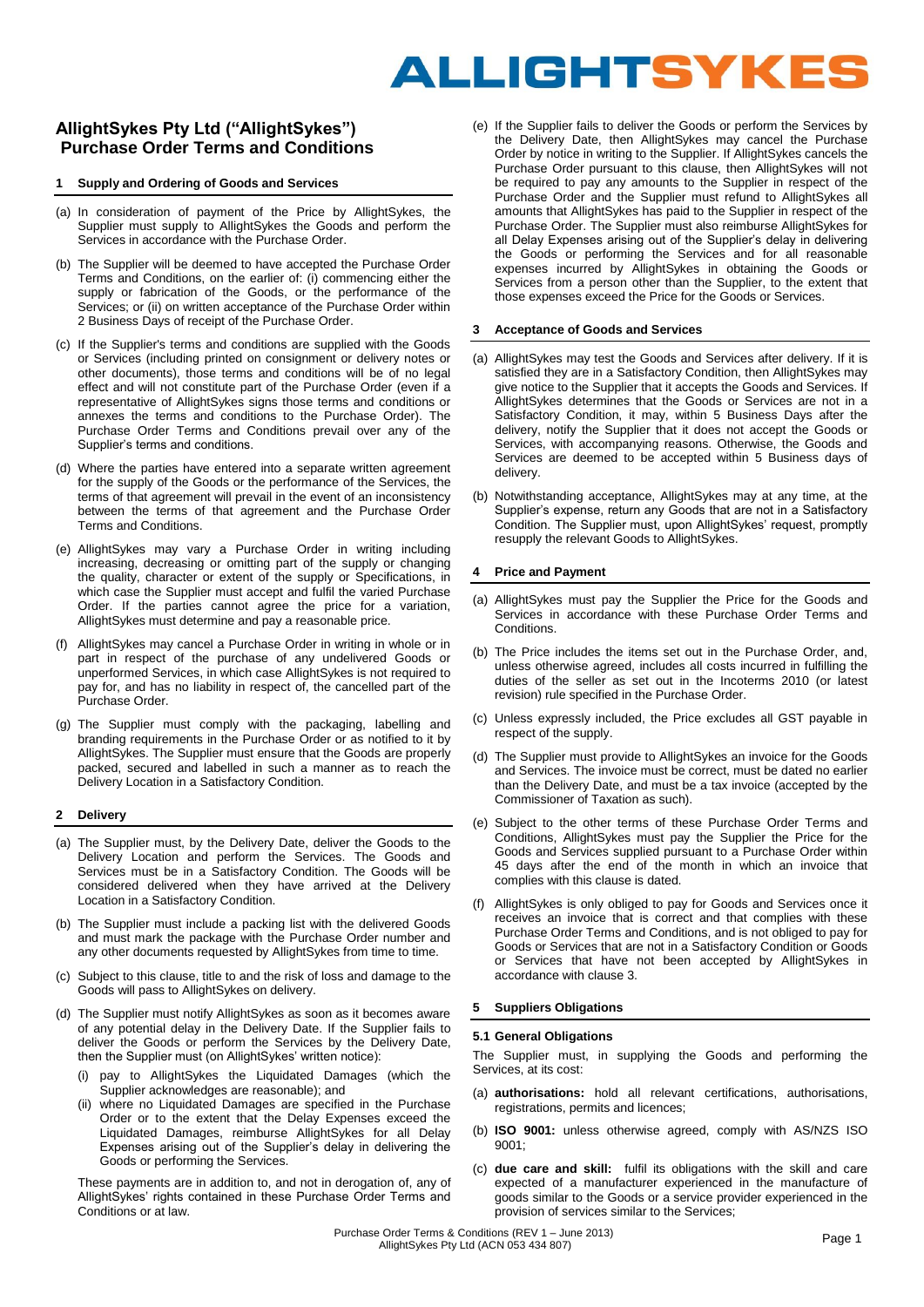- (d) **provide access:** provide AllightSykes, its representatives and customers and any Authorities with reasonable access to the Supplier's facilities to inspect the manufacturing processes, test records, quality control procedures and records and storage facilities;
- (e) **retain quality records:** retain all quality and testing records in relation to the Goods for at least 15 years from the date of the record; and
- (f) **compliance by subcontractors and suppliers:** ensure that all of its subcontractors (if approved under clause 5.3(a)) and suppliers comply with clauses 5.1 and 5.2.

# **5.2 Obligations related to the Goods and Services**

The Supplier must, at its cost:

- (a) **comply with Specifications, laws etc**: ensure that all Goods and Services supplied pursuant to the Purchase Order are in accordance with the Specifications, applicable laws, applicable Australian industry and safety standards (including standards notified by AllightSykes);
- (b) **quality assurance:** maintain a quality assurance system conforming with best practice in the manufacturing industry; the agreed PPAP Guidelines; and any other reasonable quality requirements advised by AllightSykes from time to time;
- (c) **Defective Goods:** immediately notify AllightSykes if it becomes aware of any defect or issue relating to the Goods or Services, and support and comply with any product recall program or quality inspection or audit initiated by AllightSykes or by any government agency;
- (d) **inform of Intellectual Property claims:** notify AllightSykes in writing immediately of any claim arising from the infringement or alleged infringement of any person's Intellectual Property relating to the Goods or Services;
- (e) **not admit liability:** not admit liability on behalf of AllightSykes in respect of any complaint, action, suit, claim, proceeding, demand or loss (**Claim**) relating to any of the Goods or Services;
- (f) **not incur liability for AllightSykes:** not resolve or settle any complaint or Claim relating to any of the Goods or Services which may result in AllightSykes incurring any liability;
- (g) **deal promptly:** deal promptly with all complaints or Claims relating to any of the Goods or Services so that they will not result in AllightSykes incurring any liability;
- (h) **cooperate**: in any dispute or proceedings involving a Claim in relation to any of the Goods or Services, provide such cooperation and assistance as reasonably required by AllightSykes, including consenting to being joined as a party to such proceedings; and
- (i) **comply with AllightSykes site standards**: not interfere with AllightSykes' activities at the Delivery Location and ensure that all of the Supplier's employees, agents and contractors comply with AllightSykes site standards and procedures and follow all reasonable directions of AllightSykes at the Delivery Location.

#### **5.3 Miscellaneous**

- (a) The Supplier may only subcontract the manufacturing of the Goods or performance of the Services with AllightSykes' prior written consent. Any subcontracting will not relieve the Supplier from its liabilities and responsibilities under these Purchase Order Terms and Conditions.
- (b) The Supplier must comply with the agreed PPAP Guidelines in the supply of the Goods. If they are amended, AllightSykes must make an updated version available to the Supplier.
- (c) AllightSykes and its auditors may, at reasonable times, enter premises occupied by the Supplier to ensure the Supplier has complied with these Purchase Order Terms and Conditions.
- (d) AllightSykes may change the Specifications from time to time by written notice to the Supplier. If a change to the Specifications results in a material increase or decrease in the costs incurred by the Supplier in supplying the Goods or Services, then either party may request a review of the Price.

# **6 Intellectual Property**

- (a) The Supplier acknowledges and agrees that AllightSykes owns all rights, including the Intellectual Property rights, in the AllightSykes IP and any Improvements; the Supplier acquires no rights in the AllightSykes IP, any Improvements or any other material provided by AllightSykes under the Purchase Order; and the Supplier must not, without AllightSykes' written consent, use the AllightSykes IP or any Improvements for any purpose except for the manufacture of the Goods or performance of the Services for AllightSykes and the performance of its obligations under these Purchase Order Terms and Conditions.
- (b) The Supplier must not register or apply to register any rights in relation to the AllightSykes IP or any Improvements, and must not challenge or in any way impair the AllightSykes IP or AllightSykes' rights in any Improvement.
- (c) To the extent that any Intellectual Property rights relating to the Goods and the Improvements do not vest in AllightSykes, the Supplier grants to AllightSykes a perpetual, irrevocable, royalty free, non-exclusive licence to use and adapt the Goods and Improvements, incorporate the Goods and Improvements into other products, to sell, market, advertise and distribute the Goods and any products into which the Goods are incorporated, to provide information and instructions regarding the Goods to AllightSykes' customers and to grant AllightSykes' customers the same rights granted to AllightSykes in this clause 6(c).

#### **7 Confidential Information**

- (a) Each party must keep confidential all of the other party's Confidential Information, not disclose it without the other party's prior written consent, and ensure that such Confidential Information is disclosed only to those of its directors, officers, employees or agents who need (and then only to the extent that they need) that Confidential Information for the purposes of fulfilling their obligations or exercising their rights under these Purchase Order Terms and Conditions.
- (b) Each party must use its best efforts to cause all of its directors, officers, employees, agents, suppliers and subcontractors who have access to the other party's Confidential Information to observe all the obligations of confidentiality under this clause 7.
- (c) Nothing in these Purchase Order Terms and Conditions prohibits disclosure by a party of information which is in the public domain (other than as a wrongful act of that party) or required to be disclosed by law or any government agency having authority over a party, provided that before making any such disclosure, the party to the extent reasonably possible, provides the other party with sufficient notice to enable the other party to seek a protective order or other remedy.
- (d) Nothing in these Purchase Order Terms and Conditions prohibits disclosure by a party of information which is given to a party's legal or financial advisers for the purpose of obtaining legal or financial advice (as applicable).

#### **8 Warranties and Indemnities**

#### **8.1 Supplier warranties**

- The Supplier represents and warrants to AllightSykes that:
- (a) **skill:** it has the skill, experience and personnel necessary to manufacture the Goods and provide the Services in accordance with the Purchase Order;
- (b) **timeliness:** it has sufficient storage facilities and quantities of Goods, spare parts and accessories necessary to enable it to fulfil the Purchase Order in a timely manner;
- (c) **no infringement:** the Goods, and the processes used by the Supplier to manufacture the Goods, will not infringe the Intellectual Property of any person; and
- (d) **title:** all Goods will be delivered to AllightSykes free of any lien, encumbrance or restrictions as to title.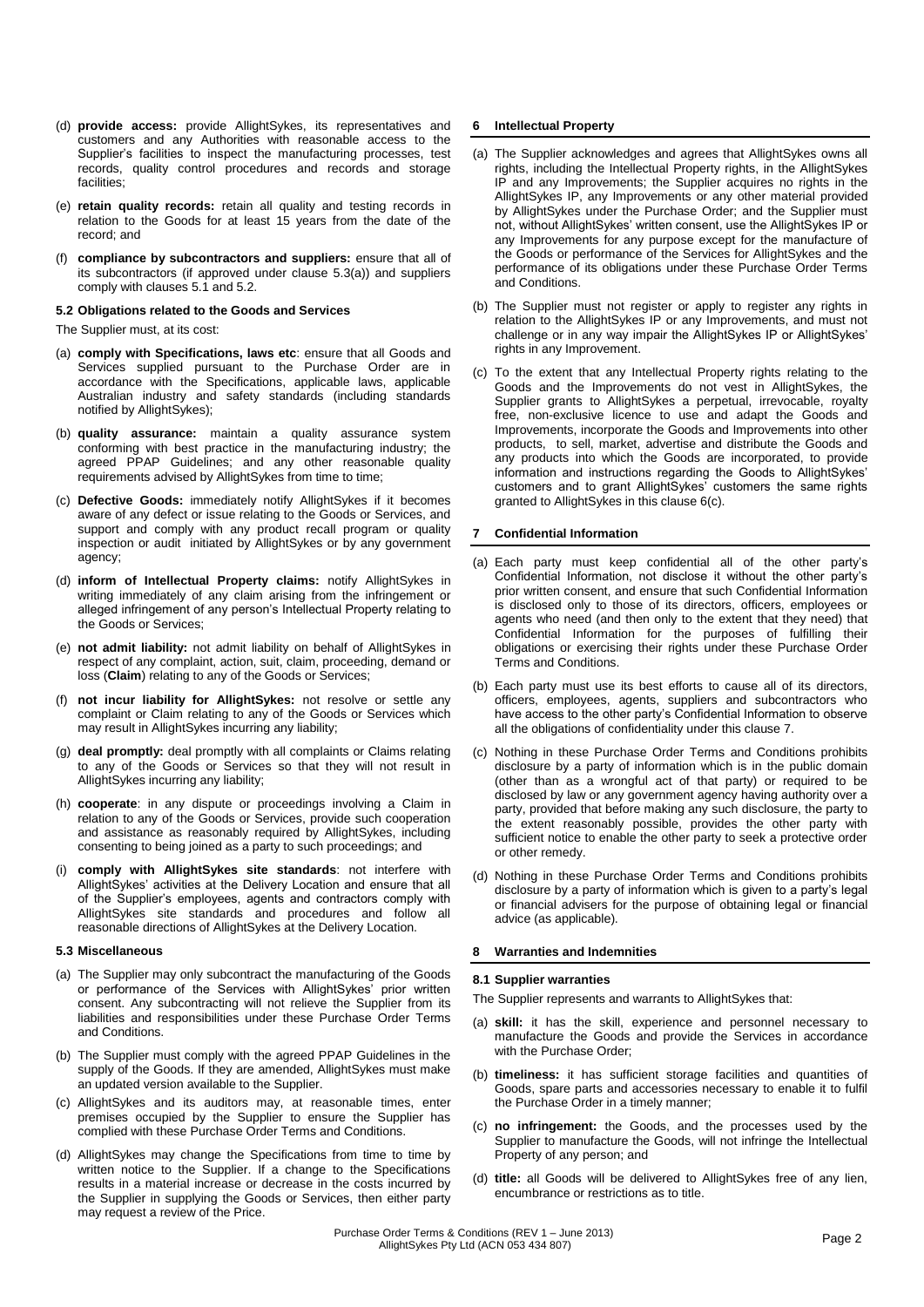## **8.2 Product warranty**

- (a) The Supplier represents and warrants to AllightSykes that the Goods and Services will conform with the Specifications; be of merchantable quality and in good condition and fit for their intended use; and be free from defects for the duration of the Warranty Period. The Goods must be new unless otherwise specified by AllightSykes in writing.
- (b) This warranty is not intended to exclude or restrict any warranties, guarantees or implied terms or conditions under any laws, and will survive any delivery, inspection, acceptance or payment by AllightSykes.

# **8.3 Third Party Warranty**

The Supplier must ensure that any third party who supplied any part of the Goods to the Supplier or performed any aspect of the manufacture of the Goods, provides to AllightSykes a manufacturer's warranty in respect of the Goods or part of the Goods that:

- (a) applies for at least the duration of the Warranty Period;
- (b) includes, without limitation, replacing Goods which are faulty or damaged, or which do not comply with the applicable laws and standards, or which are defective in any other way;
- (c) AllightSykes can pass on to its distributors and customers; and
- (d) survives any delivery, inspection, acceptance or payment by AllightSykes.

# **8.4 Warranty claims**

- (a) Subject to clause 8.4(c), if AllightSykes believes that any of the Goods or Services do not comply with any warranty conditions stated in these Purchase Order Terms and Conditions during the Warranty Period, and notifies the Supplier, the Supplier must at its cost (including all delivery and packaging costs), within 15 Business Days after the date of the notification, at AllightSykes' option, either:
	- (i) re-perform the Services; or
	- (ii) collect the defective Goods from AllightSykes and indemnify AllightSykes against all damages and losses incurred by AllightSykes resulting from the delivery of the defective Goods.
- (b) Subject to clause 8.4(c), if the Supplier identifies that any of the Goods or Services do not comply with any warranty conditions stated in these Purchase Order Terms and Conditions during the Warranty Period, and notifies AllightSykes of the non-compliance, AllightSykes may direct the Supplier, at the Supplier's cost (including all delivery and packaging costs) to either:
	- (i) re-supply the Goods or re-perform the Services; or
	- (ii) remedy the defect in the Goods or Services; or
	- (iii) reimburse AllightSykes what it has paid in respect of the Goods or Services, including packaging and delivery costs,

provided that any such remedy or action does not cause any delay in AllightSykes' production.

- (c) If the Supplier does not comply with clause 8.4(a) or any direction under clause 8.4(b) or if AllightSykes deems it appropriate, where AllightSykes believes that any of the Goods or Services do not comply with any warranty during the Warranty Period, AllightSykes may:
	- (i) remedy the defect in the Goods or Services itself at the Supplier's cost (including all delivery and packaging costs);
	- (ii) have a third party remedy the defect in the Goods or Services at the Supplier's cost (including all delivery and packaging costs); or
	- (iii) return the defective Goods to the Supplier and the Supplier shall indemnify AllightSykes against all damages and losses incurred by AllightSykes resulting from the delivery of defective Goods.

#### **8.5 Supplier's Indemnity**

The Supplier indemnifies AllightSykes, and must keep AllightSykes indemnified, against any loss, claim, action, damage, liability, cost, charge or expense of whatever nature and however occurring or incurred (**Loss**) which AllightSykes suffers, incurs or is liable for arising from or in connection with:

- (a) Any act or omission of the Supplier or its employees, officers, agents or contractors (**the Supplier Personnel**), including any negligence, any wrongful act or omission, or any warranty given by the Supplier in connection with the Goods or Services;
- (b) Personal injury, including sickness and death arising out of any act or omission of the Supplier or the Supplier Personnel;
- (c) Damage to, or loss of, property arising out of any act or omission of the Supplier or the Supplier Personnel; or
- (d) Any breach of these Purchase Order Terms and Conditions by the Supplier.

This indemnity does not in any way reduce or qualify AllightSykes' rights at common law in respect of the events that are the subject of the indemnity.

#### **8.6 Limitation of Liability**

AllightSykes is not liable to the Supplier for any Loss which the Supplier suffers, incurs or is liable for in connection with the manufacture, delivery and supply of Goods or Services under these Purchase Order Terms and Conditions.

#### **9 Insurance**

- (a) The Supplier must effect and maintain with reputable insurers public liability insurance, workers compensation insurance and professional indemnity insurance as required under applicable laws, for \$20 million per event, together with any other insurance specified in the Purchase Order (**Insurances**).
- (b) The Supplier must punctually pay all premiums and other amounts necessary to maintain the Insurances, and must not do or permit to be done anything which may cause any of the Insurances to be cancelled, avoided or otherwise prejudiced.
- (c) If the Supplier fails to effect or maintain any Insurances as required by these Purchase Order Terms and Conditions, or to provide evidence to AllightSykes of such Insurances within 10 Business Days after a request by AllightSykes, AllightSykes may at its option obtain or maintain the Insurances and may recover the cost of doing so as a debt due from the Supplier; or set-off the premiums payable for the relevant Insurances against amounts payable to the Supplier.

#### **10 Force Majeure**

Where Force Majeure prevents or delays the performance of any obligation under these Purchase Order Terms and Conditions, that obligation is suspended as long as the Force Majeure continues. If a Force Majeure continues for a period of 3 months or more, the other party may (without affecting the accrued rights and obligations of the parties as at the date of termination) terminate the Purchase Order immediately by notice to the party claiming Force Majeure.

#### **11 Termination**

#### **11.1 Termination by AllightSykes**

AllightSykes may, without affecting the accrued rights and obligations of the parties as at the date of termination, terminate the Purchase Order immediately by notice to the Supplier if:

- (a) the Supplier breaches these Purchase Order Terms and Conditions and, in AllightSykes' reasonable opinion, the breach:
	- (i) cannot be remedied; or
	- (ii) can be remedied, but is not remedied by the Supplier within 10 Business Days after AllightSykes gives the Supplier notice of the breach;
- (b) the Supplier is in breach of its confidentiality obligations;
- (c) the Supplier closes or disposes of all or a substantial part of its business; or
- (d) there is a 'change of control' of the Supplier, for the purposes of the *Corporations Act 2001*.

#### **11.2 After termination**

When the Purchase Order is terminated, its terms continue to bind the parties for transactions relating to the Goods and Services entered into

Purchase Order Terms & Conditions (REV 1 – June 2013) Page 3 AllightSykes Pty Ltd (ACN 053 434 807)<br>AllightSykes Pty Ltd (ACN 053 434 807)